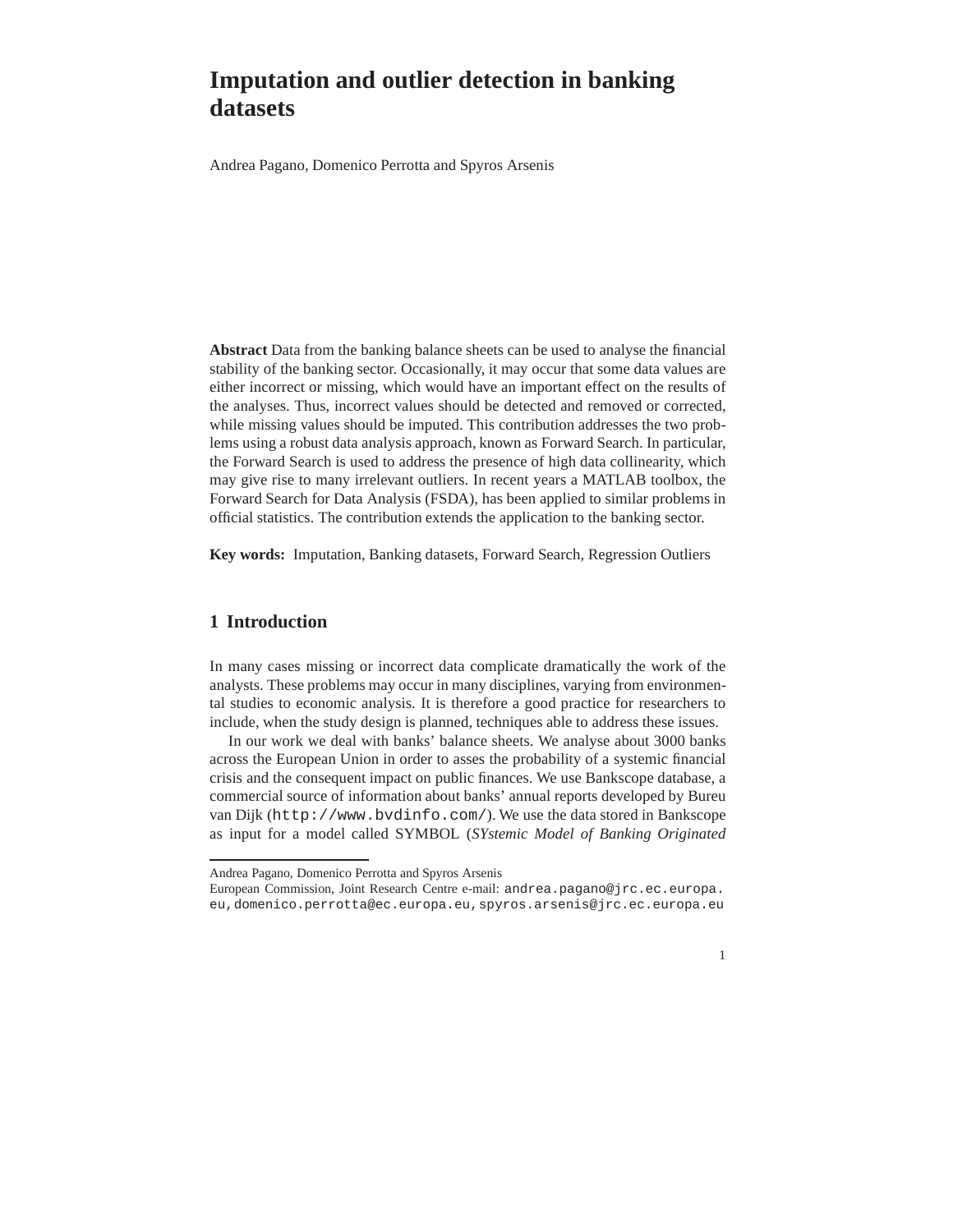| Asset PD            | computed from balance sheet variables                |
|---------------------|------------------------------------------------------|
| <b>Total Assets</b> | taken from the balance sheet                         |
| Capital Requirement | taken either from the balance sheet or reconstructed |
| Customer Deposit    | elaborated using data from balance sheet             |
| Inter-bank Exposure | elaborated using data from balance sheet             |

**Table 1** Input variables used by the SYMBOL model.

Losses) that we develop at the Joint Research Centre of the European Commission in view of monitoring the current financial crisis. SYMBOL simulates potential crises in the banking sector under various assumptions, and it allows assessing the cumulative effects of different regulatory measures (e.g. higher capital requirements, strengthened deposit insurance and introduction of resolution funds) and their most effective combinations.

SYMBOL uses items in bank's balance sheet to estimate the potential losses for a given banking system via a Monte Carlo analysis. The model is flexible and can be deployed either on a single country or on a set of financial institutions sharing common features. The basic idea is to simulate enough random scenarios and compare the bank assets with the asset probability of defaults (AssetPD). Then the event of a bank default is estimated by comparing the bank asset probability of default with the capital (actual or envisaged). The details on SYMBOL model can be found in De Lisa *et al.*, 2011.

The SYMBOL model uses the variables in Table 1. An important variable, capital requirement, for many banks is not directly available from Bankscope. This is due to many reasons, for example the fact that for some countries the legislation does not oblige banks to report this information in their annual report. Moreover, since different aspects of bank's activities contribute to the calculation of AssetPD, each one subject to approximations or recording mistakes, a check on data coherence is necessary in order to have reliable results.

Therefore, we are facing with two issues: imputation of missing values and detection of anomalies in the data. In this paper we address both problems with a single robust regression technique, based on the Forward Search approach of Atkinson and Riani (2000), which is introduced in Section 4. The dataset used to demonstrate the approach and the connected imputation issue are described in the next two sections. Results and some final remarks conclude the paper (Sections 5 and 6).

## **2 Dataset description**

We focus our analysis on data from Bankscope relative to year 2010, which is the last complete data set available at the present date. We are interested in data for all European Union Member States (27 countries).

We start with a data set containing 8893 banks with 28 fields. Bankscope lists banks with respect to their activities, which are: Bank Holding & Holding Com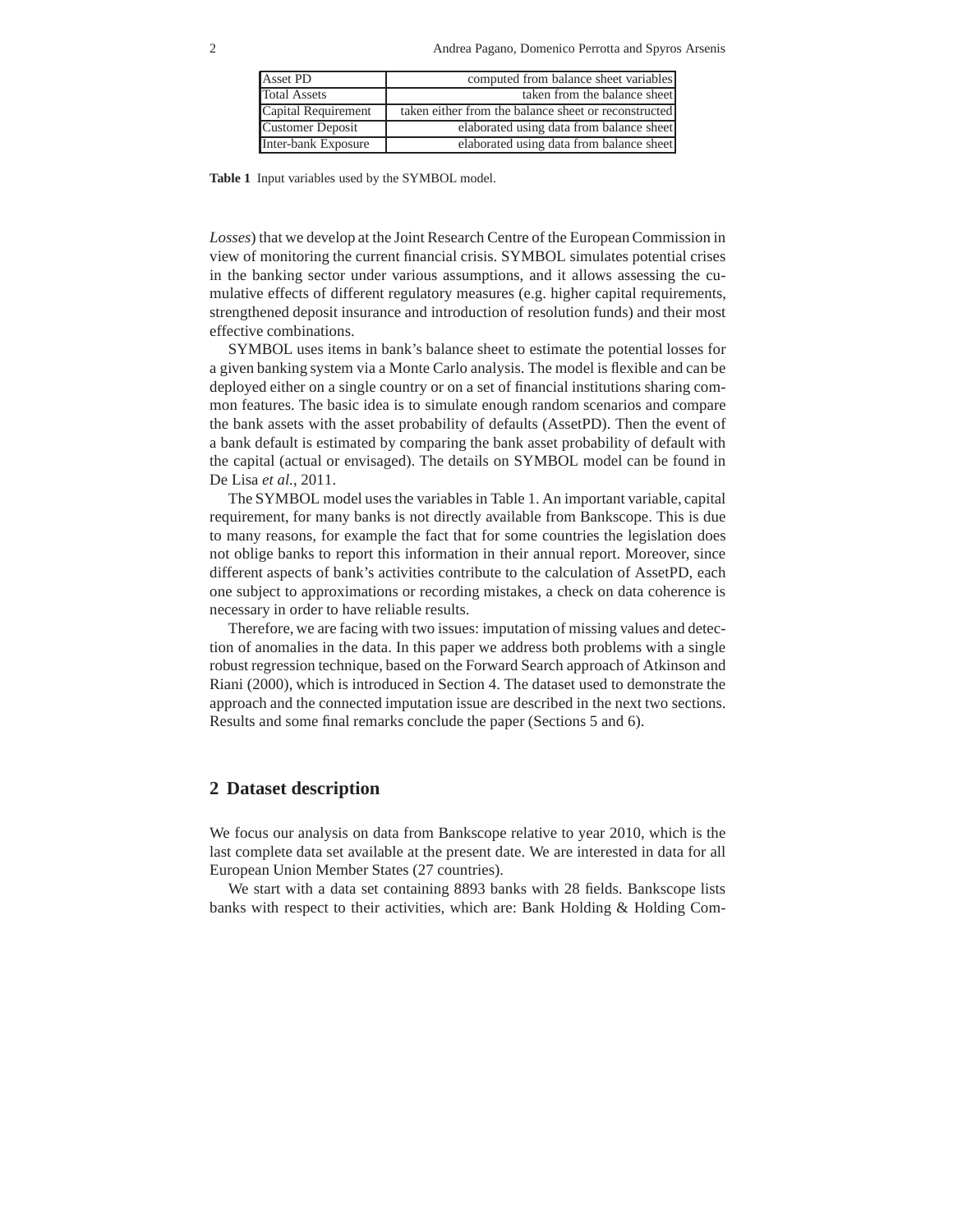panies; Central Bank; Clearing Institutions & Custody; Commercial Banks; Cooperative Bank; Finance Companies (Credit Card, Factoring & Leasing); Group Finance Companies; Investment & Trust Corporations; Investment Banks; Islamic Banks; Micro-Financing Institutions; Multi-Lateral Government Banks; Other Non Banking Credit Institution; Private Banking & Asset Mgt Companies; Real Estate & Mortgage Bank; Savings Bank; Securities Firm; Specialized Governmental Credit Institution.

Our main interest is to quantify the impact of the financial crisis on the public finances of the Member States, which may be called to cover losses to protect depositors. Therefore, for this purpose we only select banks and institutions listed under the following categories: Commercial Banks, Cooperative Bank, Savings Bank. This reduces the database extraction to 6500 banks.

After having done some standard data coherence checks on the basis of the accounting rules, we select only banks for which data for both Total Assets and Equity are available. These two variables, which can only be found in the banks balance sheets, are necessary for the statistical analysis and the Montecarlo simulation in SYMBOL. After this selection, our dataset finally reduces to about 3580 banks.

#### **3 Imputation approach**

One of the key elements in running the SYMBOL model is the capital requirement. This is needed first for computing the AssetPD, then for estimating potential losses and evaluating net losses in the case of bank's default. In our database we have two different variables related to the capital requirements, which in Bankscope are either both available or both missing: (a) Total Regulatory Capital (TRC); (b) Tier1 Capital (Tier1). They refer to slightly different notions of capital requirements and in SYMBOL we normally use Tier1.

When the information on capital is missing, we can use the fact that bank's capital and equity are strongly correlated. In fact, in the majority of the cases extracted from Bankscope, we observe that Tier1 and Equity pairs lie very close to a single line (the case study of Figure 1 exemplifies the situation). Therefore an approach to impute missing Tier1 values is to fit the subset of banks for which both variables are available, with Equity as explanatory variable, and estimate the capital requirement from the fit.

Two aspects must be carefully considered with this approach. One is that the fit must be robust to the presence of outlying values in the data. The second has to do with the fact that in presence of high data collinearity even minor deviations from the regression line, which from the operational point of view may be totally irrelevant, become statistically significant and are therefore detected as outliers. These two aspects are discussed in more details in Section 4.

The approach can be deployed at different levels: on the entire dataset, within different bank categories, or within each single country. As case study for this paper we use the country level approach for Austria.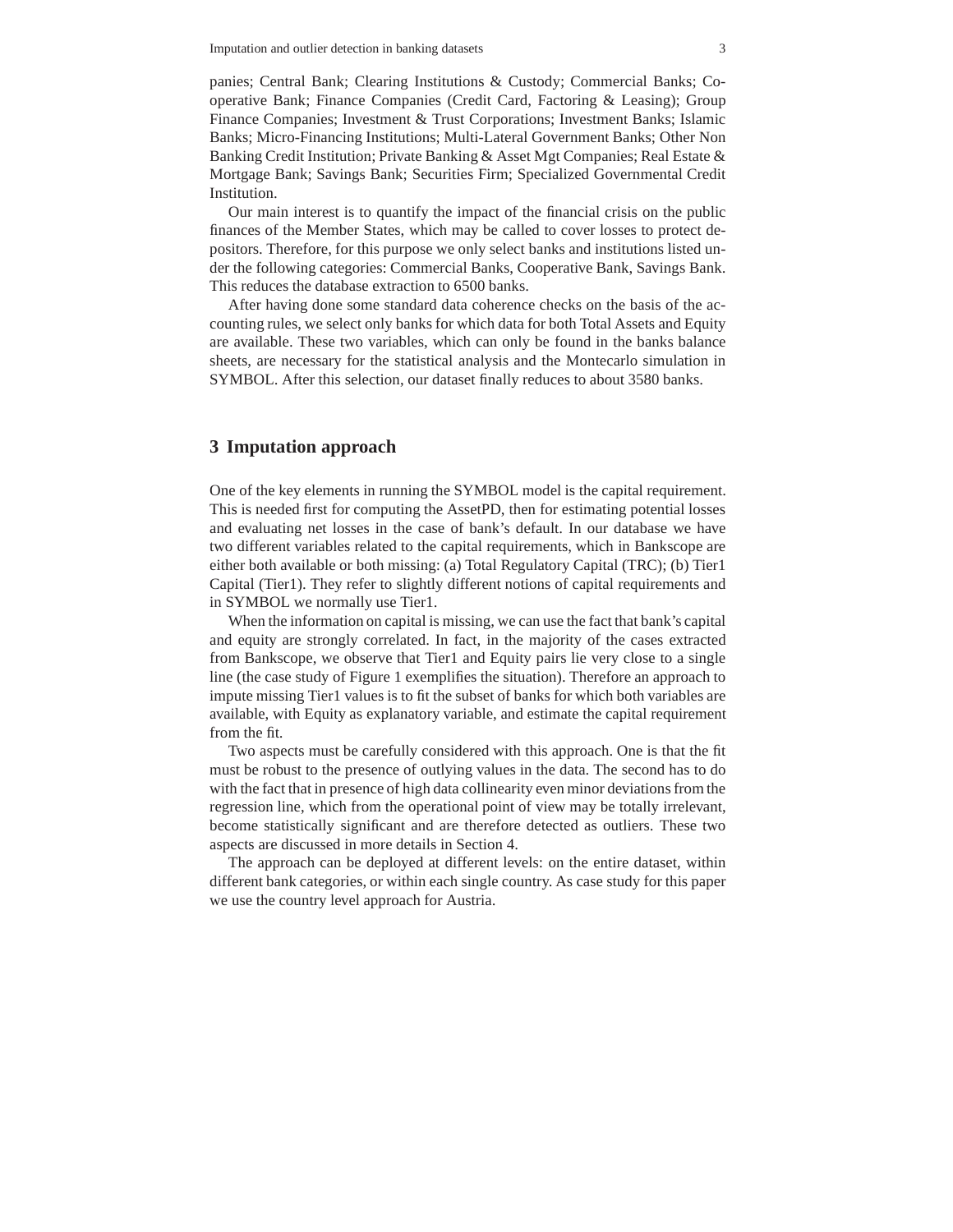## **4 Robust regression through the Forward Search**

The goal of robust statistics is to build estimators independent from model assumption deviations and identify outliers, i.e. observations which are distant from the bulk of the observed data and can hardly comply with model assumptions. The discipline has grown considerably in the last two decades and many robust methods are available in the literature (Maronna *et al.*, 2006, is an excellent introduction to the field). Among such methods, the Forward Search of Atkinson and Riani (2000) has shown superior properties in terms of size and power (Torti *et al.* 2012).

For a regression problem with *p* explanatory variables, the Forward Search (FS) builds subsets of increasing size *m*, starting from  $m_0 = p$ , until all observations are included. The subsets are built using simple ordering criteria: at step *m*, the traditional least squares is used for fitting the *m* observations in the current subset and the next subset is built with the  $m+1$  units with smaller residuals of the fitted model.

During the process, as *m* goes from *p* to *n*, we can monitor the evolution of model estimates, the residuals of the fitted model, or other test regression statistics. In absence of outliers we expect that during the search process all these statistics remain rather constant or show smooth increases. On the contrary the entry of outliers, which by construction will happen in the last subsets, will be revealed by appreciable changes of the monitored statistics. For an important statistic, the minimum deletion residual among observations not in the subset, distributional results and confidence bands can be used to identify precisely the outliers (see e.g. Atkinson and Riani, 2006).

As anticipated in Section 3, the majority of the Tier1 and Equity pairs are almost perfectly aligned on one single line. In such case, the estimated value of the variance of the errors of the regression line,  $\sigma^2$ , will be very close to zero and a small difference between the capital and equity Bankscope sources may lead to very large residuals, being standardized by the estimated values of  $\sigma$ . Of course, for the same reason also the *p*-values will be very small. In robust statistics this problem is known as "perfect fit" (Maronna et al., 2006). The Forward Search offers a very natural way to keep into account the potential presence of perfect fit cases, by monitoring the value of the coefficient of determination  $(R^2)$  during the search. A value of  $R^2$  that during the progression of the search stays constantly close to 1 is an indication of almost perfect fit. In such case, we disregard outlier signals based on the standard diagnostic regression statistics, such as the minimum deletion residual, and we increase the confidence level to declare observations as anomalous.

In addition, datasets for which the estimated  $R^2$  value was very small for most of the search were also collected and studied separately, denoting cases where the supposed correlation between capital and equity does not hold, which for example may happen in presence of multiple groups in the data. Under this scenario, the data should be segmented differently or studied using robust clustering approaches (see for example Garca-Escudero *et al.*, 2010).

This approach has been implemented using routines contained in the FSDA toolbox for Matlab, developed jointly by the University of Parma and the Joint Research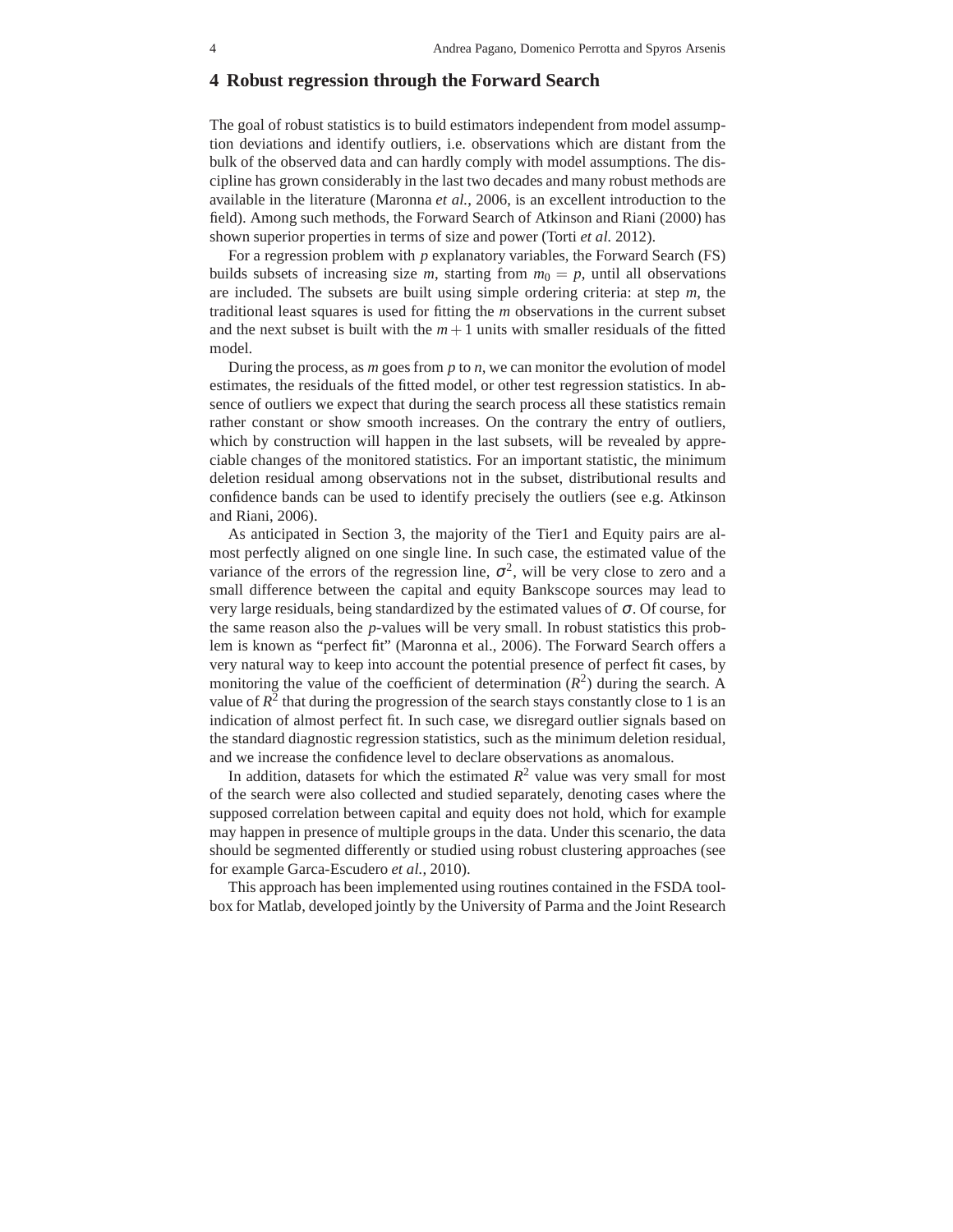

**Fig. 1** Outliers detected by the FS with the default simultaneous 99% confidence level. The right plot magnifies the area highlighted with an ellipse in the left plot. The strong collinearity and the consequent "perfect fit" problem are clear.

Centre of the European Commission (Riani, Perrotta and Torti, 2012). FSDA is freely available for non commercial use from http://www.riani.it/MATLAB or http://fsda.jrc.ec.europa.eu.

## **5 Results**

We discuss the application of the methods to the case of Austria. For this country Bankscope stores 423 banks (369 of them being unconsolidated) including all specializations. Focusing only on Commercial, Cooperative and Savings banks we reduce the dataset to 322 financial institutions. Among them 257 carry information on capital, i.e. the fields of both Total Assets and Equity are filled. Within this subset, banks for which we have data associated to Tier1 capital are 29.

First of all, we note that the correlation coefficient between Equity and Tier1 is very low: 0.3254. Also, if we test the hypothesis of no correlation, we obtain a p-value of 0.085. These results, which contradict the expectation of strong linear relation between the two variables, depend on the presence of outliers in the data.

Figure 1 shows with symbol  $'$ +' the outliers detected by the Forward Search with the default simultaneous 99% confidence level. This means that in presence of normally distributed data without contamination, we expect to find outliers in 1% of the datasets which are analyzed. Figure 2 also plots the trajectory of the minimum deletion residual and its 1%, 50% and 99% confidence bands (dotted lines). The search has started in the area where the majority of the points are collinear, i.e. the area highlighted in the left plot of Figure 1 and zoomed in the right plot of the same Figure. Then, the inclusion of observations which deviate just slightly from the alignment produce the early exceedances from the 99% band of Figure 2 (the upper dotted line) and are therefore detected as outliers.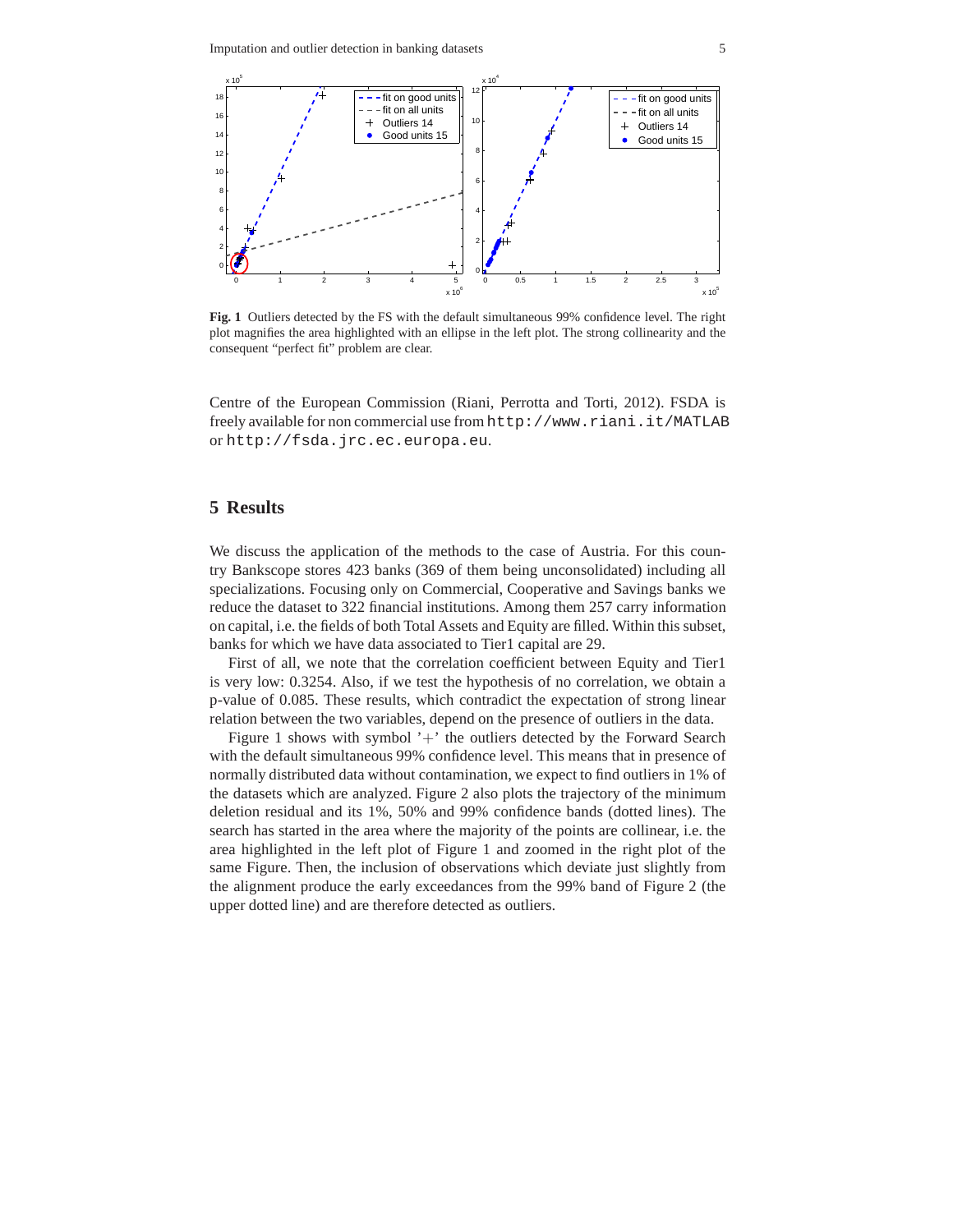

**Fig. 2** Monitoring of the minimum deletion residual among observations outside the subset and the theoretical simultaneous 1%, 50% and 99% confidence level bands (dotted lines). The 99% simultaneous band is compared with the corresponding 99% Bonferroni band (plain thick line).

From these plots it is quite clear that many of the 14 outliers detected with this standard approach should not be excluded from the model fitting. We can therefore think to relax the algorithm and declare an observation as an outlier only if, by including it in the subset, the  $R^2$  becomes (or stays) smaller than a reasonable threshold associated to the 'perfect fit' problem, say 0.95. The result of this relaxed algorithm is shown in the left plot of Figure 3, where the outliers identified are now just two<sup>1</sup>. To be even more selective and focus only on the very extreme outliers, one may also relax the confidence level of the outlier tests by looking at the sig-



**Fig. 3** Left plot: outliers detected by the FS with simultaneous 99% confidence level, but only if by including them the  $R^2$  becomes smaller than 0.95. Right plot: as on the left, but now the confidence level is not simultaneous; it is relaxed to be 99% corrected with Bonferroni throughout the search.

<sup>&</sup>lt;sup>1</sup> To be strict, one should distinguish between 'outliers detected' and 'outliers excluded from the fit'. To simplify the wording, we just talk about 'outliers detected'.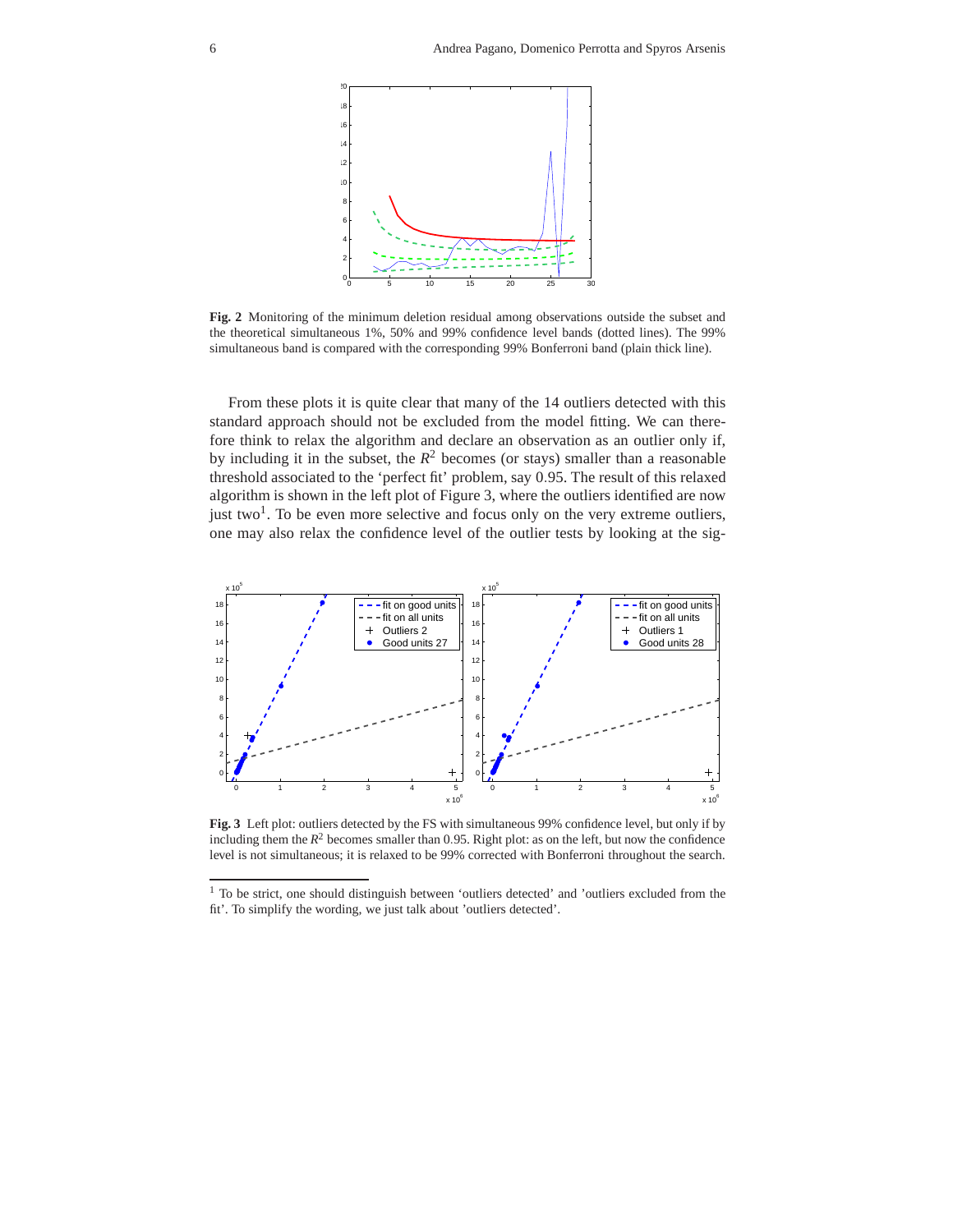

**Fig. 4** Losses predicted by SYMBOL with outliers (continuous line) and without (dashed line) for various percentiles. The horizontal dotted line identifies 1% of Austria GDP.

nals exceeding a Bonferronised 99% confidence level, instead of the standard 99% simultaneous level. In Figure 2, this more conservative confidence band is the flat plain thick line. Details on the theoretical and the Bonferroni bands can be found in Atkinson and Riani (2006).

The  $R<sup>2</sup>$  and p-value associated to testing the hypothesis of no correlation for the 29 records in the original dataset are respectively 0.1059 and 0.0850. Once the 14 outliers detected by the standard Forward Search algorithm are excluded from the fit, the  $R<sup>2</sup>$  raises to almost 1 and the hypothesis of no correlation is drastically rejected (p-value is in the order of  $10^{30}$ ). Similar, but less extreme results, are obtained with the two more conservative methods: with the  $R^2$ -relaxed method we get 2 outliers and a final  $R^2 = 0.994$ ; with the method further relaxed with Bonferroni bands, we get 1 outlier and final  $R^2 = 0.9935$ . In both cases, as for the default algorithm, the hypothesis of no correlation is still drastically rejected.

Since our final goal is to have reliable input datasets for the SYMBOL model, we report briefly the results obtained on the Austrian dataset with and without the outliers, which we expect potentially responsible of unreliable results. SYMBOL was run under the hypotheses that

- all banks have a capitalization satisfying Basel II requirements;
- contagion effect between banks takes place.

With the full contaminated dataset, SYMBOL predicts a much higher level of losses, which does not match with other analyses we have carried out. Figure 4 compares this manifestly wrong prediction with that obtained after excluding the most extreme outlier in the Austrian dataset.

In the absence of an automatic detection method for such anomalies in the SYM-BOL input datasets, the analyst would be able to identify the problematic cases at the cost of thousands of runs. Then, to find the source of the problems, he would be forced to scrutinize manually the datasets for incoherent values. For large countries (e.g. Germany has about 1400 banks), this is practically infeasible.